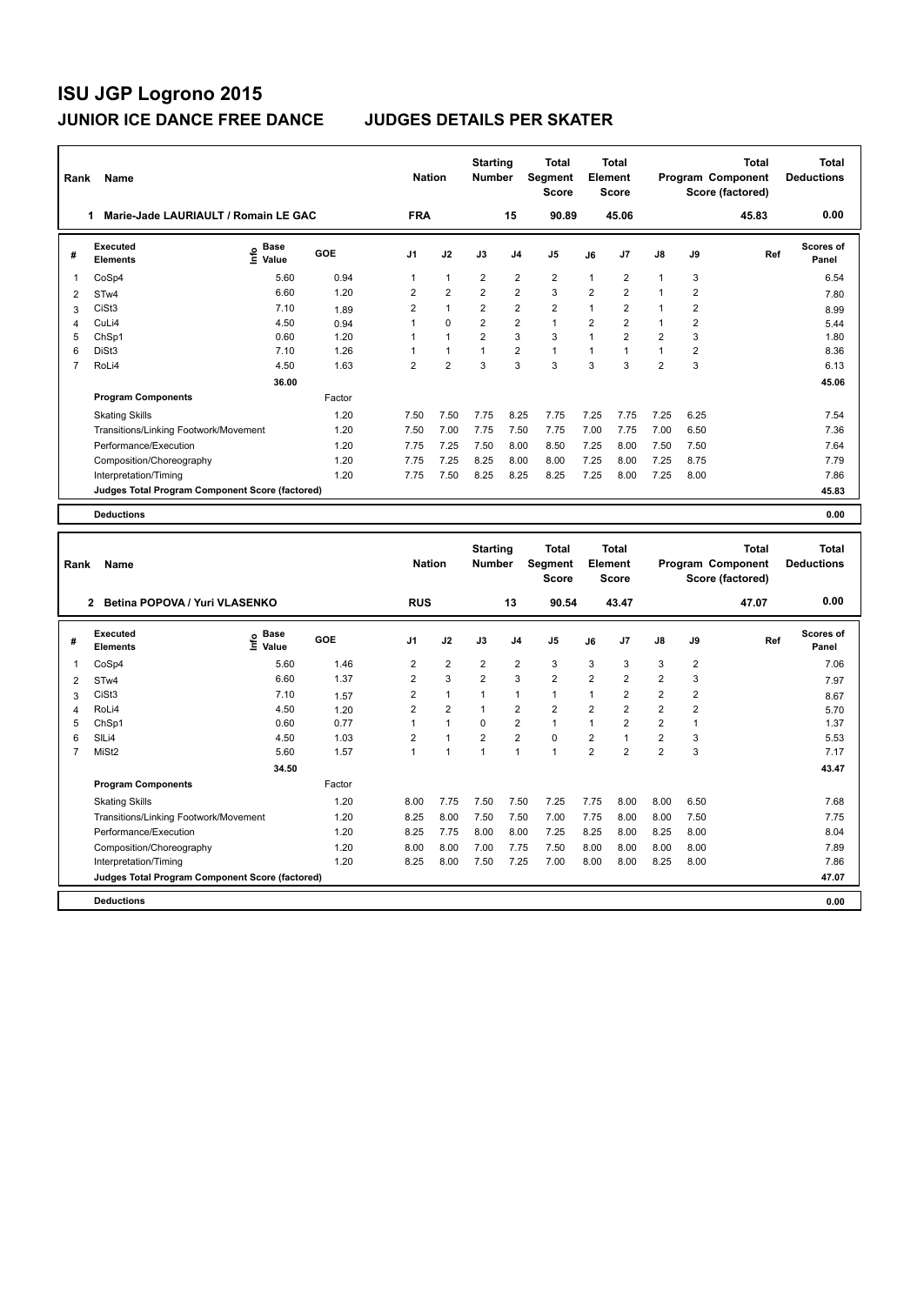| Rank | Name                                            |                                  |        | <b>Nation</b>  |                | <b>Starting</b><br><b>Number</b> |                         | <b>Total</b><br><b>Segment</b><br><b>Score</b> |                | <b>Total</b><br>Element<br><b>Score</b> |                         |                         | <b>Total</b><br>Program Component<br>Score (factored)        | <b>Total</b><br><b>Deductions</b> |
|------|-------------------------------------------------|----------------------------------|--------|----------------|----------------|----------------------------------|-------------------------|------------------------------------------------|----------------|-----------------------------------------|-------------------------|-------------------------|--------------------------------------------------------------|-----------------------------------|
|      | Elliana POGREBINSKY / Alex BENOIT<br>3          |                                  |        | <b>USA</b>     |                |                                  | 17                      | 83.72                                          |                | 39.32                                   |                         |                         | 44.40                                                        | 0.00                              |
| #    | <b>Executed</b><br><b>Elements</b>              | <b>Base</b><br>e Base<br>⊆ Value | GOE    | J <sub>1</sub> | J2             | J3                               | J <sub>4</sub>          | J <sub>5</sub>                                 | J6             | J7                                      | J8                      | J9                      | Ref                                                          | <b>Scores of</b><br>Panel         |
| 1    | STw4                                            | 6.60                             | 1.20   | 2              | $\overline{2}$ | $\overline{2}$                   | $\overline{2}$          | $\overline{2}$                                 | 1              | $\overline{\mathbf{c}}$                 | $\overline{\mathbf{c}}$ | $\overline{\mathbf{c}}$ |                                                              | 7.80                              |
| 2    | CoSp4                                           | 5.60                             | 1.20   | 2              | $\overline{1}$ | $\overline{2}$                   | $\overline{2}$          | $\overline{2}$                                 | $\overline{2}$ | $\overline{\mathbf{c}}$                 | $\overline{2}$          | $\overline{2}$          |                                                              | 6.80                              |
| 3    | SeSt2                                           | 5.60                             | 0.00   | $\Omega$       | $\mathbf{1}$   | $\Omega$                         | $\mathbf 0$             | $\Omega$                                       | $\Omega$       | 0                                       | $\Omega$                | 0                       |                                                              | 5.60                              |
| Δ    | SILi4                                           | 4.50                             | 0.94   | 2              | $\mathbf{1}$   | 1                                | $\overline{\mathbf{c}}$ | $\overline{2}$                                 | $\overline{2}$ | $\overline{2}$                          | 1                       | 1                       |                                                              | 5.44                              |
| 5    | RoLi4                                           | 4.50                             | 1.11   | $\overline{2}$ | $\overline{2}$ | $\overline{1}$                   | 3                       | $\overline{2}$                                 | $\mathbf 1$    | $\overline{2}$                          | $\overline{2}$          | $\overline{2}$          |                                                              | 5.61                              |
| 6    | DiSt <sub>2</sub>                               | 5.60                             | 1.10   | 1              | $\mathbf{1}$   | $\overline{1}$                   | $\mathbf{1}$            | $\mathbf{1}$                                   | 1              | $\mathbf{1}$                            | $\mathbf{1}$            | $\overline{2}$          |                                                              | 6.70                              |
| 7    | ChSp1                                           | 0.60                             | 0.77   | 1              | $\overline{1}$ | $\overline{1}$                   | $\overline{2}$          | $\overline{2}$                                 | $\mathbf{1}$   | $\overline{2}$                          | $\mathbf{1}$            | 1                       |                                                              | 1.37                              |
|      |                                                 | 33.00                            |        |                |                |                                  |                         |                                                |                |                                         |                         |                         |                                                              | 39.32                             |
|      | <b>Program Components</b>                       |                                  | Factor |                |                |                                  |                         |                                                |                |                                         |                         |                         |                                                              |                                   |
|      | <b>Skating Skills</b>                           |                                  | 1.20   | 7.75           | 7.50           | 7.25                             | 7.50                    | 7.25                                           | 6.75           | 7.75                                    | 7.25                    | 6.50                    |                                                              | 7.32                              |
|      | Transitions/Linking Footwork/Movement           |                                  | 1.20   | 7.25           | 7.25           | 7.00                             | 7.25                    | 7.50                                           | 7.00           | 7.75                                    | 7.00                    | 6.25                    |                                                              | 7.18                              |
|      | Performance/Execution                           |                                  | 1.20   | 7.50           | 7.50           | 7.50                             | 7.50                    | 7.75                                           | 7.25           | 8.00                                    | 7.50                    | 6.75                    |                                                              | 7.50                              |
|      | Composition/Choreography                        |                                  | 1.20   | 8.00           | 7.50           | 7.50                             | 7.50                    | 7.50                                           | 7.50           | 8.00                                    | 7.25                    | 6.75                    |                                                              | 7.54                              |
|      | Interpretation/Timing                           |                                  | 1.20   | 7.50           | 7.75           | 7.25                             | 7.50                    | 7.50                                           | 7.25           | 7.75                                    | 7.50                    | 7.00                    |                                                              | 7.46                              |
|      | Judges Total Program Component Score (factored) |                                  |        |                |                |                                  |                         |                                                |                |                                         |                         |                         |                                                              | 44.40                             |
|      | <b>Deductions</b>                               |                                  |        |                |                |                                  |                         |                                                |                |                                         |                         |                         |                                                              | 0.00                              |
|      |                                                 |                                  |        |                |                |                                  |                         |                                                |                |                                         |                         |                         |                                                              |                                   |
| Rank | Name                                            |                                  |        | <b>Nation</b>  |                | <b>Starting</b><br><b>Number</b> |                         | <b>Total</b><br>Segment<br><b>Score</b>        |                | <b>Total</b><br>Element<br><b>Score</b> |                         |                         | <b>Total</b><br><b>Program Component</b><br>Score (factored) | <b>Total</b><br><b>Deductions</b> |
|      | A Apostosio CUDII EVAVA / Crigory CMIDNOV       |                                  |        | <b>DUC</b>     |                |                                  | 4 A                     | 02.21                                          |                | <b>AD 4A</b>                            |                         |                         | 42.40                                                        | n nn                              |

|   | Anastasia SHPILEVAYA / Grigory SMIRNOV<br>4     |                                  |        | <b>RUS</b>     |                |          | 14             | 83.24          |                | 40.14          |                |      | 43.10 | 0.00                      |
|---|-------------------------------------------------|----------------------------------|--------|----------------|----------------|----------|----------------|----------------|----------------|----------------|----------------|------|-------|---------------------------|
| # | Executed<br><b>Elements</b>                     | <b>Base</b><br>e Base<br>⊆ Value | GOE    | J <sub>1</sub> | J2             | J3       | J <sub>4</sub> | J5             | J6             | J <sub>7</sub> | $\mathsf{J}8$  | J9   | Ref   | <b>Scores of</b><br>Panel |
|   | STw4                                            | 6.60                             | 0.69   |                |                |          | $\overline{2}$ | $\mathbf{1}$   | 1              |                | $\overline{2}$ | 0    |       | 7.29                      |
| 2 | StaLi4                                          | 4.50                             | 1.11   |                | $\overline{2}$ |          | $\overline{2}$ | $\overline{2}$ | 2              | $\overline{2}$ | $\overline{2}$ | 2    |       | 5.61                      |
| 3 | DiSt <sub>2</sub>                               | 5.60                             | 1.57   |                |                | $\Omega$ | $\overline{2}$ | $\mathbf{1}$   | $\overline{2}$ |                | $\overline{2}$ | 2    |       | 7.17                      |
| 4 | SILi4                                           | 4.50                             | 1.20   | 2              | $\overline{2}$ |          | $\overline{2}$ | $\overline{2}$ | $\overline{2}$ | 2              | $\overline{2}$ | 3    |       | 5.70                      |
| 5 | Sp4                                             | 5.60                             | 0.69   |                | 0              |          |                | $\mathbf{1}$   |                |                | $\overline{2}$ | 3    |       | 6.29                      |
| 6 | CiSt <sub>2</sub>                               | 5.60                             | 0.94   |                |                | 0        |                | 0              |                |                |                |      |       | 6.54                      |
|   | ChSp1                                           | 0.60                             | 0.94   |                |                |          | 3              | $\overline{2}$ | $\overline{2}$ |                | $\overline{2}$ | 2    |       | 1.54                      |
|   |                                                 | 33.00                            |        |                |                |          |                |                |                |                |                |      |       | 40.14                     |
|   | <b>Program Components</b>                       |                                  | Factor |                |                |          |                |                |                |                |                |      |       |                           |
|   | <b>Skating Skills</b>                           |                                  | 1.20   | 7.25           | 7.25           | 7.00     | 7.50           | 6.75           | 7.25           | 7.00           | 7.50           | 6.50 |       | 7.14                      |
|   | Transitions/Linking Footwork/Movement           |                                  | 1.20   | 7.25           | 6.75           | 6.75     | 7.25           | 6.50           | 7.25           | 7.00           | 7.75           | 6.00 |       | 6.96                      |
|   | Performance/Execution                           |                                  | 1.20   | 7.00           | 7.25           | 7.25     | 8.00           | 7.25           | 7.50           | 7.25           | 7.75           | 6.50 |       | 7.32                      |
|   | Composition/Choreography                        |                                  | 1.20   | 7.25           | 7.25           | 7.00     | 7.50           | 6.75           | 7.50           | 7.50           | 7.50           | 6.50 |       | 7.25                      |
|   | Interpretation/Timing                           |                                  | 1.20   | 7.00           | 7.50           | 6.50     | 8.00           | 7.00           | 7.50           | 7.25           | 7.75           | 6.75 |       | 7.25                      |
|   | Judges Total Program Component Score (factored) |                                  |        |                |                |          |                |                |                |                |                |      |       | 43.10                     |
|   | <b>Deductions</b>                               |                                  |        |                |                |          |                |                |                |                |                |      |       | 0.00                      |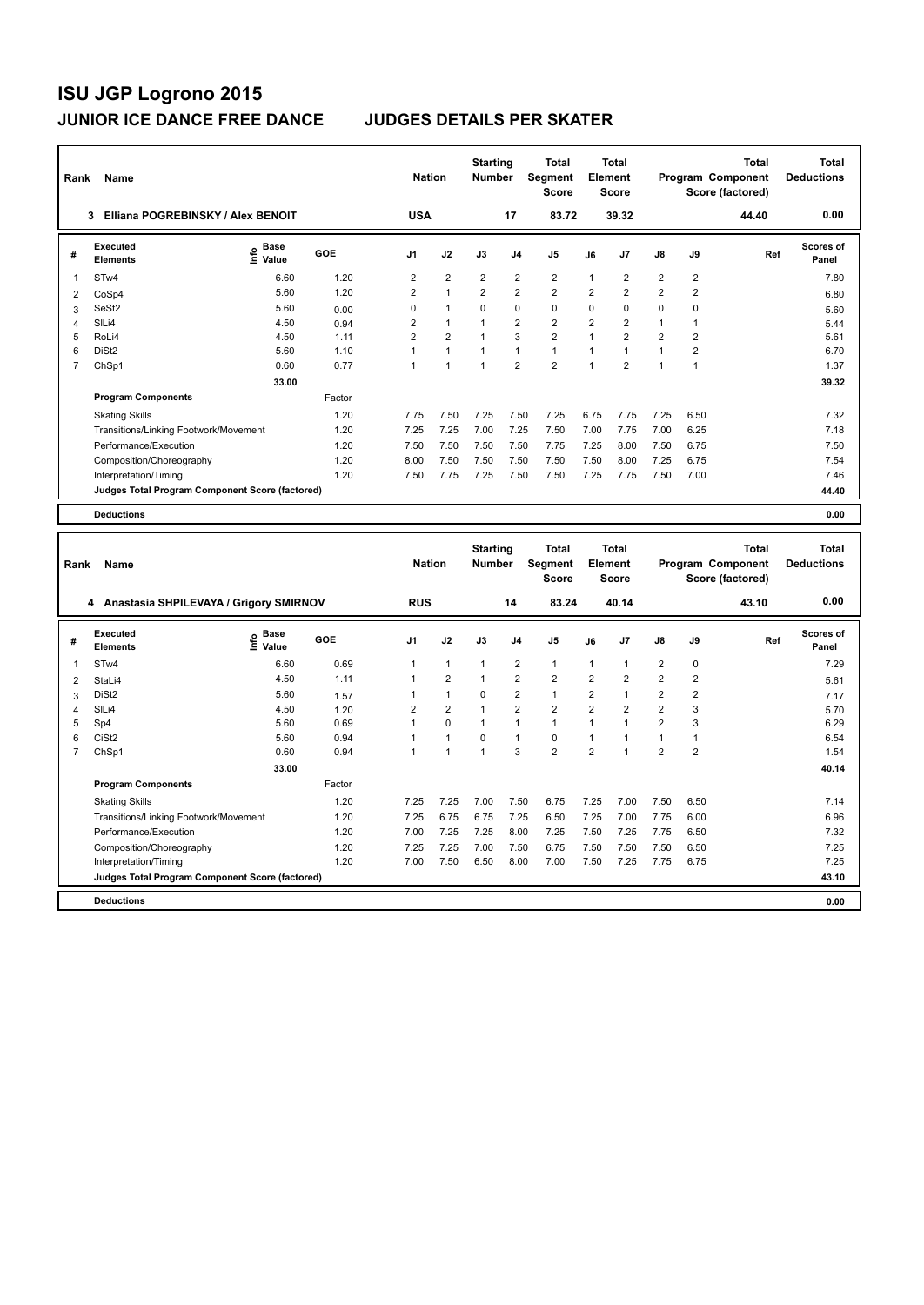| Rank | Name                                            |                              |        | <b>Nation</b>        |              | <b>Starting</b><br><b>Number</b> |                | <b>Total</b><br>Segment<br><b>Score</b> |              | <b>Total</b><br>Element<br><b>Score</b> |                |                | <b>Total</b><br>Program Component<br>Score (factored) | Total<br><b>Deductions</b>        |
|------|-------------------------------------------------|------------------------------|--------|----------------------|--------------|----------------------------------|----------------|-----------------------------------------|--------------|-----------------------------------------|----------------|----------------|-------------------------------------------------------|-----------------------------------|
|      | Chloe LEWIS / Logan BYE<br>5.                   |                              |        | <b>USA</b>           |              |                                  | 16             | 81.19                                   |              | 41.00                                   |                |                | 40.19                                                 | 0.00                              |
| #    | <b>Executed</b><br><b>Elements</b>              | <b>Base</b><br>١nfo<br>Value | GOE    | J <sub>1</sub>       | J2           | J3                               | J <sub>4</sub> | J5                                      | J6           | J7                                      | $\mathsf{J}8$  | J9             | Ref                                                   | Scores of<br>Panel                |
| 1    | STw4                                            | 6.60                         | 0.60   | 1                    | $\mathbf{1}$ | $\mathbf{1}$                     | $\overline{2}$ | $\mathbf{1}$                            | $\mathbf{1}$ | 0                                       | $\mathbf{1}$   | 1              |                                                       | 7.20                              |
| 2    | SeSt3                                           | 7.10                         | 1.10   | 1                    | $\mathbf{1}$ | $\mathbf{1}$                     | $\overline{2}$ | $\mathbf{1}$                            | $\mathbf{1}$ | $\mathbf{1}$                            | 0              | 1              |                                                       | 8.20                              |
| 3    | CoSp4                                           | 5.60                         | 0.77   | 0                    | $\mathbf{1}$ | $\mathbf{1}$                     | $\overline{2}$ | $\overline{2}$                          | $\mathbf{1}$ | 1                                       | $\mathbf{1}$   | 2              |                                                       | 6.37                              |
| 4    | SILi4+RoLi4                                     | 9.00                         | 2.23   | 2                    | $\mathbf{1}$ | 1                                | $\overline{2}$ | 3                                       | 2            | $\mathbf{1}$                            | 2              | 3              |                                                       | 11.23                             |
| 5    | DiSt <sub>2</sub>                               | 5.60                         | 0.94   | 1                    | $\mathbf{1}$ | 1                                | $\Omega$       | $\mathbf{1}$                            | 1            | $\Omega$                                | $\mathbf{1}$   | 2              |                                                       | 6.54                              |
| 6    | ChLi1                                           | 0.60                         | 0.86   | 1                    | $\mathbf{1}$ | $\Omega$                         | $\overline{2}$ | $\overline{2}$                          | $\mathbf{1}$ | $\blacktriangleleft$                    | $\overline{2}$ | $\overline{2}$ |                                                       | 1.46                              |
|      |                                                 | 34.50                        |        |                      |              |                                  |                |                                         |              |                                         |                |                |                                                       | 41.00                             |
|      | <b>Program Components</b>                       |                              | Factor |                      |              |                                  |                |                                         |              |                                         |                |                |                                                       |                                   |
|      | <b>Skating Skills</b>                           |                              | 1.20   | 6.75                 | 6.75         | 6.75                             | 7.00           | 6.75                                    | 6.50         | 6.50                                    | 6.75           | 6.25           |                                                       | 6.68                              |
|      | Transitions/Linking Footwork/Movement           |                              | 1.20   | 6.75                 | 6.75         | 6.75                             | 7.00           | 6.50                                    | 6.50         | 6.25                                    | 6.50           | 6.00           |                                                       | 6.57                              |
|      | Performance/Execution                           |                              | 1.20   | 7.00                 | 6.75         | 7.25                             | 7.25           | 7.00                                    | 6.75         | 6.50                                    | 7.00           | 6.00           |                                                       | 6.89                              |
|      | Composition/Choreography                        |                              | 1.20   | 7.25                 | 6.75         | 6.50                             | 6.75           | 6.50                                    | 7.00         | 6.50                                    | 6.50           | 6.50           |                                                       | 6.64                              |
|      | Interpretation/Timing                           |                              | 1.20   | 7.00                 | 7.00         | 6.25                             | 7.25           | 6.75                                    | 6.75         | 6.25                                    | 6.75           | 6.50           |                                                       | 6.71                              |
|      | Judges Total Program Component Score (factored) |                              |        |                      |              |                                  |                |                                         |              |                                         |                |                |                                                       | 40.19                             |
|      | <b>Deductions</b>                               |                              |        |                      |              |                                  |                |                                         |              |                                         |                |                |                                                       | 0.00                              |
|      |                                                 |                              |        |                      |              |                                  |                |                                         |              |                                         |                |                |                                                       |                                   |
| Rank | Name                                            |                              |        | <b>Nation</b>        |              | <b>Starting</b><br><b>Number</b> |                | <b>Total</b><br>Segment<br><b>Score</b> |              | <b>Total</b><br>Element<br>Score        |                |                | <b>Total</b><br>Program Component<br>Score (factored) | <b>Total</b><br><b>Deductions</b> |
|      |                                                 |                              |        | $\sim$ $\sim$ $\sim$ |              |                                  | $\overline{a}$ | -- -                                    |              | 0.010                                   |                |                | AA                                                    | n nn                              |

|   | Marjorie LAJOIE / Zachary LAGHA<br>6            |                       |            | <b>CAN</b>     |                |                | 10             | 77.41          |             | 38.12          |                |                | 39.29 | 0.00               |
|---|-------------------------------------------------|-----------------------|------------|----------------|----------------|----------------|----------------|----------------|-------------|----------------|----------------|----------------|-------|--------------------|
| # | <b>Executed</b><br><b>Elements</b>              | Base<br>١nf٥<br>Value | <b>GOE</b> | J <sub>1</sub> | J2             | J3             | J <sub>4</sub> | J <sub>5</sub> | J6          | J <sub>7</sub> | $\mathsf{J}8$  | J9             | Ref   | Scores of<br>Panel |
|   | CuLi4                                           | 4.50                  | 0.77       | 1              | 1              | 1              | 2              | $\overline{2}$ | $\mathbf 1$ | 1              | 1              | 2              |       | 5.27               |
| 2 | CoSp4                                           | 5.60                  | 0.69       | $\overline{2}$ | $\overline{1}$ | 1              | 1              | $\overline{1}$ | 1           | 1              | 1              | $\overline{2}$ |       | 6.29               |
| 3 | STw4                                            | 6.60                  | 0.69       | 1              | 1              | $\overline{2}$ | $\overline{2}$ | $\overline{2}$ | 0           | 0              | 1              | 1              |       | 7.29               |
| 4 | CiSt <sub>2</sub>                               | 5.60                  | 0.63       | 1              | 1              | 0              | 1              | $\mathbf{1}$   | $\Omega$    | 0              | 0              |                |       | 6.23               |
| 5 | RoLi4                                           | 4.50                  | 0.86       | 2              | 1              |                | 2              | $\overline{2}$ | $\mathbf 1$ | 1              | 1              | 2              |       | 5.36               |
| 6 | DiSt <sub>2</sub>                               | 5.60                  | 0.79       | $\overline{2}$ | 1              | $\Omega$       | $\overline{ }$ | 1              | $\Omega$    | 0              | $\mathbf 0$    | $\overline{2}$ |       | 6.39               |
|   | ChL <sub>i1</sub>                               | 0.60                  | 0.69       | 2              | 1              | 1              | ٠              | 4              | 1           | 4              | $\overline{2}$ | 1              |       | 1.29               |
|   |                                                 | 33.00                 |            |                |                |                |                |                |             |                |                |                |       | 38.12              |
|   | <b>Program Components</b>                       |                       | Factor     |                |                |                |                |                |             |                |                |                |       |                    |
|   | <b>Skating Skills</b>                           |                       | 1.20       | 6.75           | 6.75           | 6.25           | 7.25           | 6.50           | 6.00        | 6.00           | 6.00           | 5.00           |       | 6.32               |
|   | Transitions/Linking Footwork/Movement           |                       | 1.20       | 6.75           | 6.75           | 6.50           | 7.00           | 6.50           | 6.00        | 6.00           | 6.00           | 5.00           |       | 6.36               |
|   | Performance/Execution                           |                       | 1.20       | 7.25           | 7.00           | 6.75           | 7.50           | 6.75           | 6.25        | 6.50           | 6.75           | 5.50           |       | 6.75               |
|   | Composition/Choreography                        |                       | 1.20       | 7.00           | 7.25           | 6.50           | 7.50           | 6.75           | 6.75        | 6.25           | 6.50           | 6.00           |       | 6.71               |
|   | Interpretation/Timing                           |                       | 1.20       | 7.25           | 7.00           | 6.50           | 7.50           | 6.50           | 6.25        | 6.00           | 6.50           | 6.25           |       | 6.61               |
|   | Judges Total Program Component Score (factored) |                       |            |                |                |                |                |                |             |                |                |                |       | 39.29              |
|   | <b>Deductions</b>                               |                       |            |                |                |                |                |                |             |                |                |                |       | 0.00               |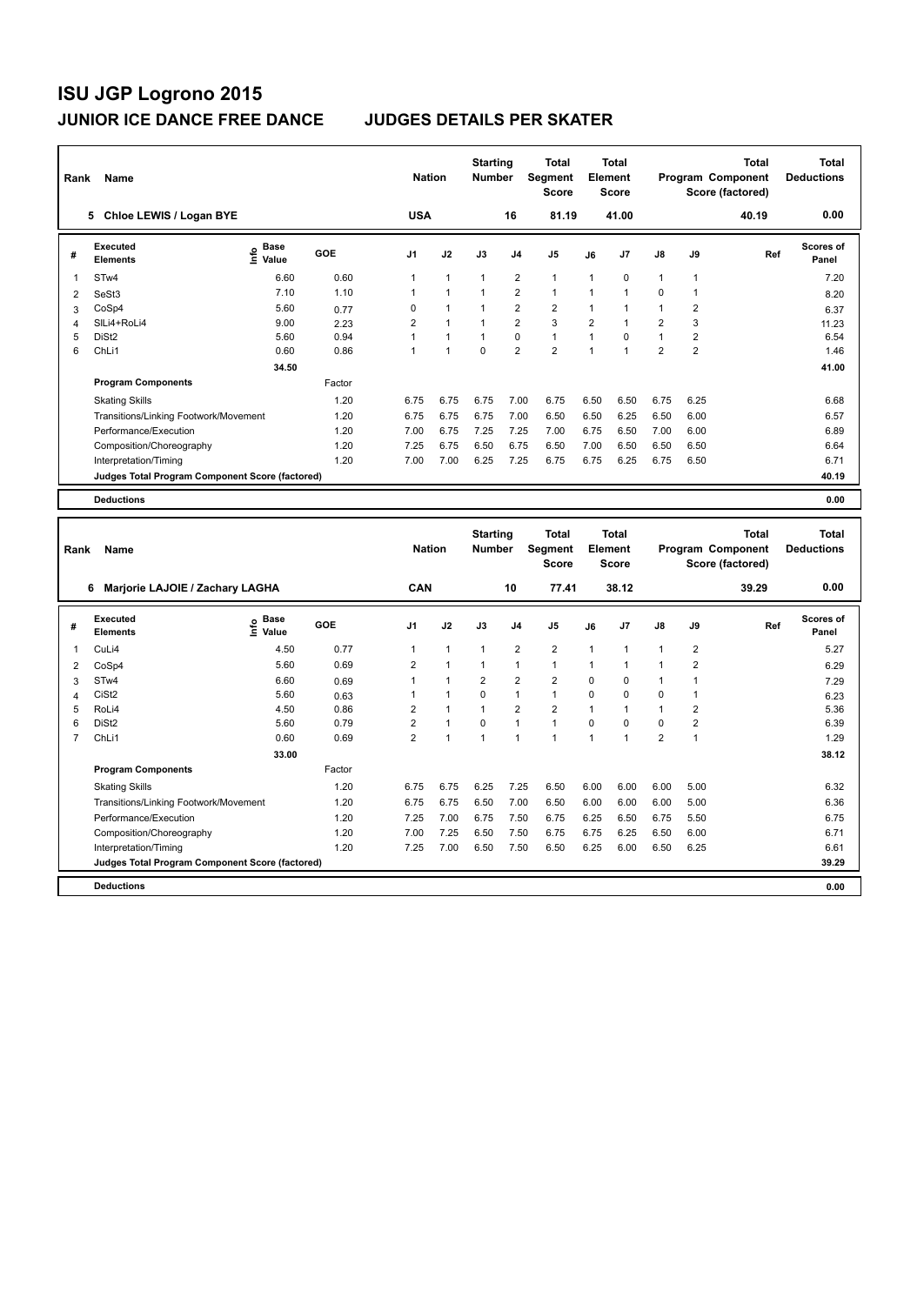| Rank           | Name                                            |                            |        | <b>Nation</b>  |                | <b>Starting</b><br><b>Number</b> |                | <b>Total</b><br>Segment<br><b>Score</b> |                | <b>Total</b><br>Element<br><b>Score</b> |               |                | <b>Total</b><br>Program Component<br>Score (factored) | <b>Total</b><br><b>Deductions</b> |
|----------------|-------------------------------------------------|----------------------------|--------|----------------|----------------|----------------------------------|----------------|-----------------------------------------|----------------|-----------------------------------------|---------------|----------------|-------------------------------------------------------|-----------------------------------|
|                | <b>Mackenzie BENT / Dmitre RAZGULAJEVS</b><br>7 |                            |        | <b>CAN</b>     |                |                                  | 9              | 75.94                                   |                | 35.68                                   |               |                | 40.26                                                 | 0.00                              |
| #              | Executed<br><b>Elements</b>                     | <b>Base</b><br>۴٥<br>Value | GOE    | J <sub>1</sub> | J2             | J3                               | J <sub>4</sub> | J <sub>5</sub>                          | J6             | J7                                      | $\mathsf{J}8$ | J9             | Ref                                                   | <b>Scores of</b><br>Panel         |
| 1              | CoSp4                                           | 5.60                       | 0.69   | 1              | $\mathbf 0$    | $\mathbf{1}$                     | $\overline{2}$ | $\overline{\mathbf{c}}$                 | $\overline{2}$ | 1                                       | $\mathbf{1}$  | 0              |                                                       | 6.29                              |
| $\overline{2}$ | STw <sub>2</sub>                                | 4.60                       | 0.69   | $\mathbf{1}$   | $\overline{1}$ | $\mathbf{1}$                     | $\overline{2}$ | $\mathbf{1}$                            | $\mathbf{1}$   | 1                                       | $\Omega$      | $\overline{2}$ |                                                       | 5.29                              |
| 3              | CiSt <sub>2</sub>                               | 5.60                       | 0.63   | 0              | $\mathbf{1}$   | $\mathbf{1}$                     | $\mathbf{1}$   | $\mathbf{1}$                            | $\Omega$       | $\Omega$                                | 0             | $\overline{2}$ |                                                       | 6.23                              |
| $\overline{4}$ | SILi4                                           | 4.50                       | 0.60   | 1              | $\mathbf{1}$   | $\mathbf{1}$                     | $\overline{2}$ | $\mathbf{1}$                            | 1              | 1                                       | $\Omega$      | 1              |                                                       | 5.10                              |
| 5              | RoLi4                                           | 4.50                       | 0.94   | $\overline{2}$ | $\overline{2}$ | $\overline{2}$                   | $\overline{2}$ | $\overline{2}$                          | 1              | 1                                       | $\mathbf{1}$  | 1              |                                                       | 5.44                              |
| 6              | DiSt <sub>2</sub>                               | 5.60                       | 0.79   | 1              | $\mathbf{1}$   | $\Omega$                         | $\mathbf{1}$   | $\Omega$                                | $\mathbf{1}$   | $\blacktriangleleft$                    | $\Omega$      | $\overline{2}$ |                                                       | 6.39                              |
| $\overline{7}$ | ChSp1                                           | 0.60                       | 0.34   | U              | $\Omega$       | $\Omega$                         | $\overline{2}$ | $\mathbf{1}$                            | $\mathbf{1}$   | 1                                       | $\mathbf{1}$  | $\Omega$       |                                                       | 0.94                              |
|                |                                                 | 31.00                      |        |                |                |                                  |                |                                         |                |                                         |               |                |                                                       | 35.68                             |
|                | <b>Program Components</b>                       |                            | Factor |                |                |                                  |                |                                         |                |                                         |               |                |                                                       |                                   |
|                | <b>Skating Skills</b>                           |                            | 1.20   | 7.00           | 6.75           | 6.25                             | 7.50           | 7.00                                    | 6.50           | 6.75                                    | 6.50          | 5.50           |                                                       | 6.68                              |
|                | Transitions/Linking Footwork/Movement           |                            | 1.20   | 6.75           | 6.00           | 6.00                             | 7.25           | 6.75                                    | 6.50           | 6.50                                    | 6.50          | 4.75           |                                                       | 6.43                              |
|                | Performance/Execution                           |                            | 1.20   | 7.00           | 7.00           | 6.75                             | 7.25           | 7.25                                    | 6.75           | 7.00                                    | 7.00          | 5.75           |                                                       | 6.96                              |
|                | Composition/Choreography                        |                            | 1.20   | 6.75           | 6.50           | 6.50                             | 7.50           | 7.00                                    | 6.75           | 6.75                                    | 6.50          | 6.00           |                                                       | 6.68                              |
|                | Interpretation/Timing                           |                            | 1.20   | 7.00           | 6.75           | 6.75                             | 8.00           | 6.75                                    | 6.75           | 6.75                                    | 6.75          | 6.00           |                                                       | 6.79                              |
|                | Judges Total Program Component Score (factored) |                            |        |                |                |                                  |                |                                         |                |                                         |               |                |                                                       | 40.26                             |
|                | <b>Deductions</b>                               |                            |        |                |                |                                  |                |                                         |                |                                         |               |                |                                                       | 0.00                              |
|                |                                                 |                            |        |                |                |                                  |                |                                         |                |                                         |               |                |                                                       |                                   |
| Rank           | Name                                            |                            |        | <b>Nation</b>  |                | <b>Starting</b><br><b>Number</b> |                | <b>Total</b><br>Segment<br><b>Score</b> |                | <b>Total</b><br>Element<br><b>Score</b> |               |                | <b>Total</b><br>Program Component<br>Score (factored) | <b>Total</b><br><b>Deductions</b> |
|                | Ria SCHWENDINGER / Valentin WUNDERLICH<br>8     |                            |        | <b>GER</b>     |                |                                  | 11             | 66.74                                   |                | 32.45                                   |               |                | 34.29                                                 | 0.00                              |
| #              | <b>Executed</b><br><b>Flements</b>              | <b>Base</b><br>ę<br>Value  | GOE    | J <sub>1</sub> | J2             | J3                               | J <sub>4</sub> | J <sub>5</sub>                          | J6             | J7                                      | J8            | J9             | Ref                                                   | <b>Scores of</b><br>Panel         |

| #  | <b>Executed</b><br><b>Elements</b>              | $\sum_{k=1}^{\infty}$ Value | <b>GOE</b> | J <sub>1</sub> | J2          | J3   | J <sub>4</sub> | J <sub>5</sub>       | J6             | J7       | $\mathsf{J}8$ | J9       | Ref | <b>Scores of</b><br>Panel |
|----|-------------------------------------------------|-----------------------------|------------|----------------|-------------|------|----------------|----------------------|----------------|----------|---------------|----------|-----|---------------------------|
|    | STw <sub>2</sub>                                | 4.60                        | $-0.29$    | 0              | $\mathbf 0$ | 0    | $-1$           | 0                    | $-1$           | $-1$     | $-1$          | $-1$     |     | 4.31                      |
| 2  | DiSt <sub>2</sub>                               | 5.60                        | 0.31       |                | $\mathbf 0$ | 0    | 1              | $\mathbf{1}$         | $\Omega$       | $\Omega$ | 0             | $-1$     |     | 5.91                      |
| 3  | SIL <sub>i3</sub>                               | 4.00                        | 0.51       |                | 1           |      |                | $\blacktriangleleft$ |                |          | 0             | $-1$     |     | 4.51                      |
| 4  | CiSt <sub>2</sub>                               | 5.60                        | 0.47       |                | 1           | 0    | $-1$           | $\mathbf{1}$         | $\Omega$       | $\Omega$ | $\mathbf 0$   |          |     | 6.07                      |
| 5. | CoSp4                                           | 5.60                        | 0.09       | $\Omega$       | $\mathbf 0$ | 0    | 0              | $\blacktriangleleft$ | $\Omega$       | $\Omega$ |               | $\Omega$ |     | 5.69                      |
| 6  | RoLi4                                           | 4.50                        | 0.60       |                | 1           | 0    |                | $\mathbf{1}$         | 1              |          |               | 2        |     | 5.10                      |
|    | ChL <sub>i1</sub>                               | 0.60                        | 0.26       | 0              | 0           | $-1$ | 0              | 1                    | $\overline{ }$ |          | $\Omega$      |          |     | 0.86                      |
|    |                                                 | 30.50                       |            |                |             |      |                |                      |                |          |               |          |     | 32.45                     |
|    | <b>Program Components</b>                       |                             | Factor     |                |             |      |                |                      |                |          |               |          |     |                           |
|    | <b>Skating Skills</b>                           |                             | 1.20       | 6.25           | 5.50        | 5.50 | 6.00           | 5.75                 | 5.75           | 5.50     | 5.75          | 4.50     |     | 5.68                      |
|    | Transitions/Linking Footwork/Movement           |                             | 1.20       | 6.00           | 4.75        | 4.75 | 5.50           | 5.50                 | 5.75           | 5.50     | 5.50          | 3.75     |     | 5.32                      |
|    | Performance/Execution                           |                             | 1.20       | 6.50           | 5.75        | 5.50 | 6.00           | 6.25                 | 5.75           | 5.75     | 6.25          | 4.50     |     | 5.89                      |
|    | Composition/Choreography                        |                             | 1.20       | 6.25           | 5.50        | 5.50 | 6.25           | 6.25                 | 6.25           | 5.50     | 6.00          | 4.25     |     | 5.89                      |
|    | Interpretation/Timing                           |                             | 1.20       | 6.50           | 5.75        | 5.25 | 6.25           | 5.75                 | 6.00           | 5.50     | 6.00          | 4.50     |     | 5.79                      |
|    | Judges Total Program Component Score (factored) |                             |            |                |             |      |                |                      |                |          |               |          |     | 34.29                     |
|    | <b>Deductions</b>                               |                             |            |                |             |      |                |                      |                |          |               |          |     | 0.00                      |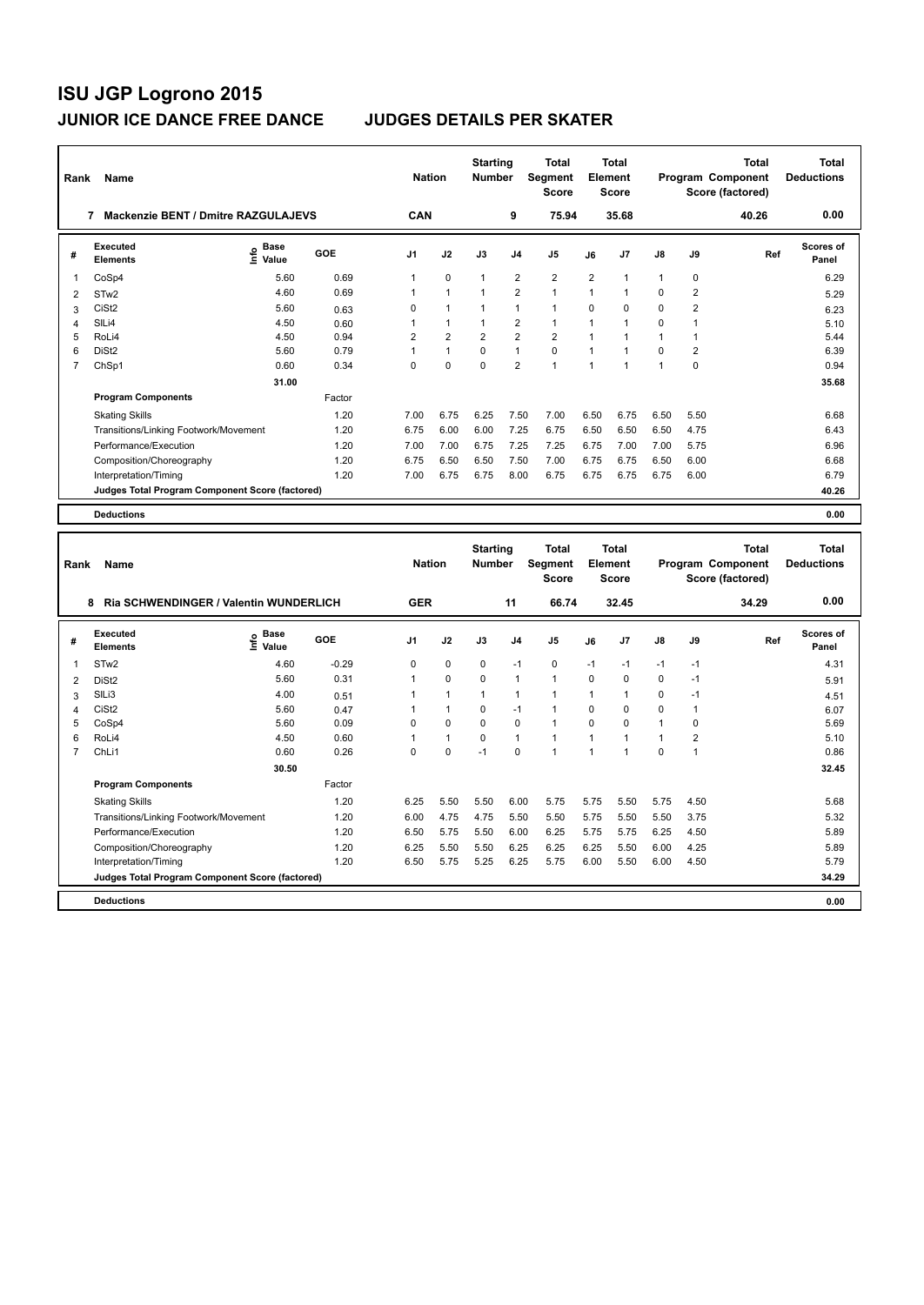**Program Components** 

| Rank           | Name                                            |                            |         | <b>Nation</b> |              | <b>Starting</b><br><b>Number</b> |                | Total<br>Segment<br><b>Score</b> |              | <b>Total</b><br><b>Element</b><br><b>Score</b> |              |                | <b>Total</b><br>Program Component<br>Score (factored) | <b>Total</b><br><b>Deductions</b> |
|----------------|-------------------------------------------------|----------------------------|---------|---------------|--------------|----------------------------------|----------------|----------------------------------|--------------|------------------------------------------------|--------------|----------------|-------------------------------------------------------|-----------------------------------|
|                | <b>Maria OLEYNIK / Yuri HULITSKI</b><br>9       |                            |         | <b>BLR</b>    |              |                                  | 12             | 66.34                            |              | 33.44                                          |              |                | 32.90                                                 | 0.00                              |
| #              | Executed<br><b>Elements</b>                     | <b>Base</b><br>۴ů<br>Value | GOE     | J1            | J2           | J3                               | J4             | J5                               | J6           | J7                                             | J8           | J9             | Ref                                                   | Scores of<br>Panel                |
| 1              | STw4                                            | 6.60                       | $-0.21$ | 0             | $-1$         | $\mathbf 0$                      | $-1$           | $-1$                             | 0            | 0                                              | $-1$         | 0              |                                                       | 6.39                              |
| $\overline{2}$ | CiSt1                                           | 4.10                       | 0.00    | 0             | 0            | 0                                | $\mathbf 0$    | $\mathbf 0$                      | 0            | 0                                              | $-1$         | 0              |                                                       | 4.10                              |
| 3              | CoSp4                                           | 5.60                       | 0.26    | 0             | 0            | $\mathbf{1}$                     | $\mathbf 0$    | $\mathbf 0$                      | 0            | $\mathbf{1}$                                   | $\mathbf{1}$ | $\mathbf{1}$   |                                                       | 5.86                              |
| $\overline{4}$ | RoLi4                                           | 4.50                       | 0.60    | 1             | $\mathbf{1}$ | 1                                | $\overline{2}$ | $\mathbf{1}$                     | $\mathbf{1}$ | 1                                              | $\mathbf{1}$ | $\mathbf{1}$   |                                                       | 5.10                              |
| 5              | SILi4                                           | 4.50                       | 0.69    | 0             | $\mathbf{1}$ | $\mathbf{1}$                     | $\overline{2}$ | $\mathbf{1}$                     | 1            | $\mathbf{1}$                                   | $\mathbf{1}$ | $\overline{2}$ |                                                       | 5.19                              |
| 6              | DiSt <sub>2</sub>                               | 5.60                       | 0.00    | 0             | $\Omega$     | $\Omega$                         | $\Omega$       | $\overline{1}$                   | $\Omega$     | $\Omega$                                       | 0            | 0              |                                                       | 5.60                              |
| $\overline{7}$ | ChL <sub>i1</sub>                               | 0.60                       | 0.60    | $\mathbf{1}$  | $\mathbf{1}$ | $\mathbf{1}$                     | $\mathbf{1}$   | $\mathbf{0}$                     | $\mathbf{1}$ | $\mathbf{1}$                                   | $\mathbf{1}$ | $\overline{2}$ |                                                       | 1.20                              |
|                |                                                 | 31.50                      |         |               |              |                                  |                |                                  |              |                                                |              |                |                                                       | 33.44                             |
|                | <b>Program Components</b>                       |                            | Factor  |               |              |                                  |                |                                  |              |                                                |              |                |                                                       |                                   |
|                | <b>Skating Skills</b>                           |                            | 1.20    | 5.75          | 5.25         | 5.50                             | 5.50           | 5.50                             | 5.00         | 5.75                                           | 5.50         | 4.50           |                                                       | 5.43                              |
|                | Transitions/Linking Footwork/Movement           |                            | 1.20    | 5.25          | 5.50         | 5.25                             | 5.25           | 5.50                             | 5.00         | 5.50                                           | 5.25         | 4.25           |                                                       | 5.29                              |
|                | Performance/Execution                           |                            | 1.20    | 5.75          | 5.50         | 5.75                             | 5.50           | 6.25                             | 5.25         | 5.75                                           | 5.75         | 4.75           |                                                       | 5.61                              |
|                | Composition/Choreography                        |                            | 1.20    | 5.50          | 5.25         | 5.50                             | 5.50           | 6.00                             | 5.50         | 5.75                                           | 5.75         | 4.75           |                                                       | 5.54                              |
|                | Interpretation/Timing                           |                            | 1.20    | 5.75          | 5.75         | 5.25                             | 5.25           | 5.75                             | 5.50         | 5.75                                           | 5.50         | 5.00           |                                                       | 5.54                              |
|                | Judges Total Program Component Score (factored) |                            |         |               |              |                                  |                |                                  |              |                                                |              |                |                                                       | 32.90                             |
|                |                                                 |                            |         |               |              |                                  |                |                                  |              |                                                |              |                |                                                       |                                   |
|                | <b>Deductions</b>                               |                            |         |               |              |                                  |                |                                  |              |                                                |              |                |                                                       | 0.00                              |
| Rank           | Name                                            |                            |         | <b>Nation</b> |              | <b>Starting</b><br>Number        |                | Total<br>Segment<br><b>Score</b> |              | Total<br>Element<br><b>Score</b>               |              |                | <b>Total</b><br>Program Component<br>Score (factored) | <b>Total</b><br><b>Deductions</b> |
|                | 10 Francesca RIGHI / Pietro PAPETTI             |                            |         | <b>ITA</b>    |              |                                  | 6              | 61.06                            |              | 31.87                                          |              |                | 29.19                                                 | 0.00                              |
| #              | <b>Executed</b><br><b>Elements</b>              | <b>Base</b><br>١π<br>Value | GOE     | J1            | J2           | J3                               | J <sub>4</sub> | J5                               | J6           | J7                                             | J8           | J9             | Ref                                                   | Scores of<br>Panel                |
| 1              | Sp4                                             | 5.60                       | 0.17    | 0             | 0            | $\mathbf{1}$                     | $\mathbf{1}$   | $\mathbf{1}$                     | $\Omega$     | $\Omega$                                       | 0            | 0              |                                                       | 5.77                              |
| $\overline{2}$ | SILi4                                           | 4.50                       | 0.60    | 1             | 0            | $\mathbf{1}$                     | $\overline{1}$ | $\mathbf{1}$                     | $\mathbf{1}$ | 1                                              | $\mathbf{1}$ | $\mathbf{1}$   |                                                       | 5.10                              |
| 3              | ChSp1                                           | 0.60                       | 0.43    | 0             | 0            | $\mathbf{1}$                     | $\overline{1}$ | $\mathbf{1}$                     | $\mathbf{1}$ | 1                                              | $\mathbf{1}$ | 0              |                                                       | 1.03                              |
| $\overline{4}$ | MiSt <sub>2</sub>                               | 5.60                       | $-0.14$ | $\Omega$      | $\Omega$     | $\mathbf 0$                      | $\overline{1}$ | $\mathbf 0$                      | $-1$         | $\Omega$                                       | $-1$         | 0              |                                                       | 5.46                              |
| 5              | STw3                                            | 5.60                       | $-0.06$ | 0             | $-1$         | $\mathbf{1}$                     | $\mathbf 0$    | $-1$                             | 0            | $\Omega$                                       | $-1$         | 1              |                                                       | 5.54                              |
| 6              | CiSt1                                           | 4.10                       | $-0.14$ | $\Omega$      | $\Omega$     | $-1$                             | $\Omega$       | $\Omega$                         | $-1$         | $\Omega$                                       | $-1$         | 0              |                                                       | 3.96                              |
| $\overline{7}$ | RoLi4                                           | 4.50                       | 0.51    | 1             | $\mathbf{1}$ | $\Omega$                         | $\overline{1}$ | $\mathbf{1}$                     | $\mathbf 1$  | $\blacktriangleleft$                           | $\Omega$     | $\mathbf{1}$   |                                                       | 5.01                              |

Skating Skills 5.00 4.75 5.50 5.00 4.50 4.50 4.50 4.50 4.50 1.20 4.68

Transitions/Linking Footwork/Movement 1.20 4.75 4.50 5.00 4.75 4.50 4.50 4.25 4.50 4.25 4.54 Performance/Execution 1.20 5.25 5.00 5.50 5.00 4.75 5.00 4.75 5.00 4.25 4.96 Composition/Choreography 1.20 5.25 5.00 5.50 5.25 5.00 5.50 4.50 5.25 5.00 5.18

**Deductions 0.00 Judges Total Program Component Score (factored) 29.19**

Factor

 **30.50 31.87**

Interpretation/Timing 1.20 5.00 5.00 5.25 5.25 4.75 5.00 4.50 4.50 5.25 4.96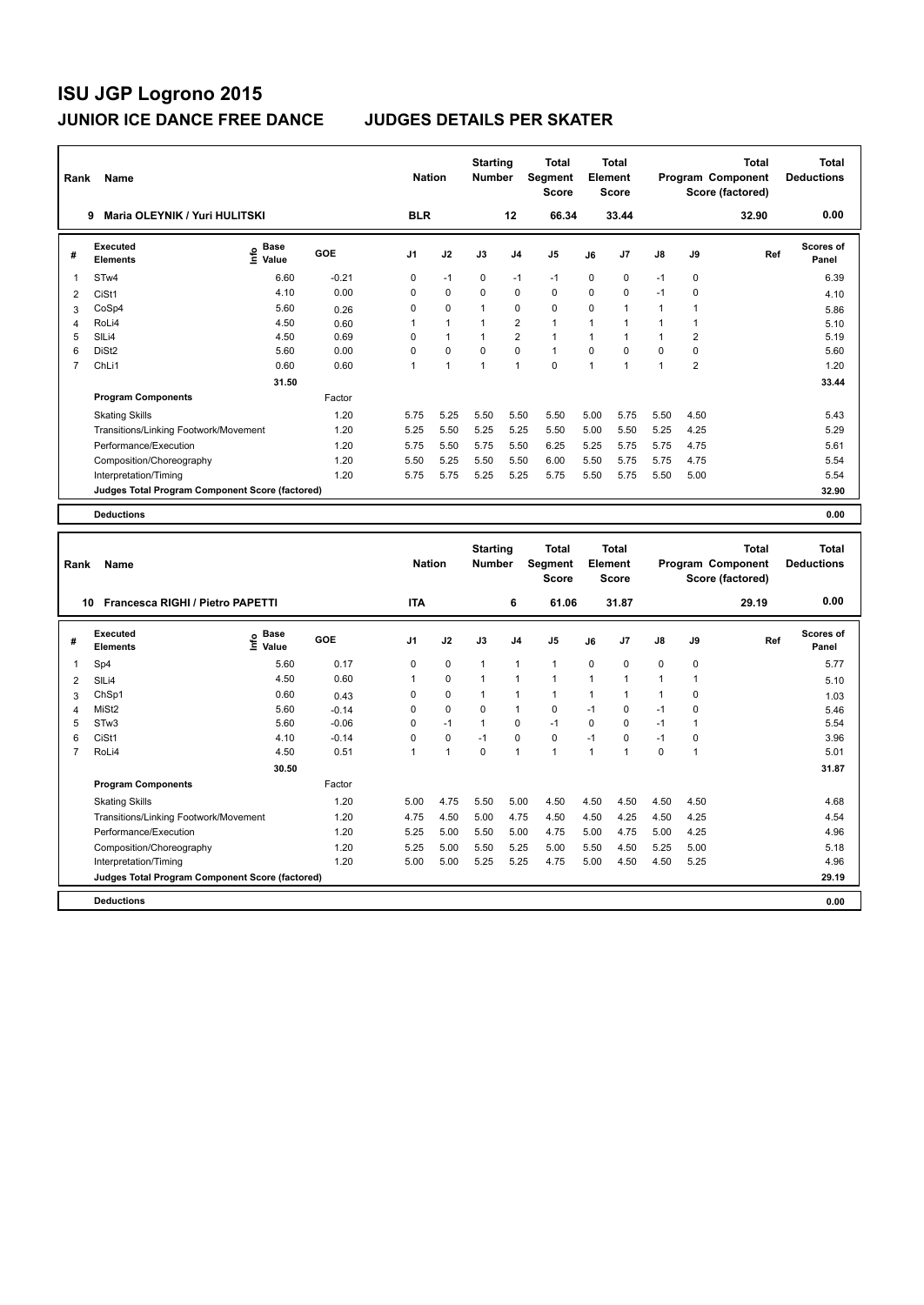**Program Components** 

| Rank           | Name                                             |                            |         | <b>Nation</b>  |                | <b>Starting</b><br><b>Number</b> |                | <b>Total</b><br>Segment<br><b>Score</b> |              | Total<br>Element<br><b>Score</b>        |              |                | <b>Total</b><br>Program Component<br>Score (factored) | <b>Total</b><br><b>Deductions</b> |
|----------------|--------------------------------------------------|----------------------------|---------|----------------|----------------|----------------------------------|----------------|-----------------------------------------|--------------|-----------------------------------------|--------------|----------------|-------------------------------------------------------|-----------------------------------|
| 11             | Marina ELIAS / Denis KORELINE                    |                            |         | <b>EST</b>     |                |                                  | 4              | 58.00                                   |              | 31.56                                   |              |                | 26.44                                                 | 0.00                              |
| #              | <b>Executed</b><br><b>Elements</b>               | <b>Base</b><br>۴ô<br>Value | GOE     | J1             | J2             | J3                               | J4             | J5                                      | J6           | J7                                      | J8           | J9             | Ref                                                   | Scores of<br>Panel                |
| 1              | CiSt <sub>2</sub>                                | 5.60                       | 0.00    | 0              | $\mathbf 0$    | $\mathbf 0$                      | $\mathbf 0$    | 0                                       | 0            | 0                                       | $-1$         | $\mathbf{1}$   |                                                       | 5.60                              |
| $\overline{2}$ | STw4                                             | 6.60                       | 0.00    | 0              | $\mathbf 0$    | $\mathbf 0$                      | $\mathbf 0$    | $\mathbf 0$                             | $\Omega$     | 0                                       | $-1$         | 1              |                                                       | 6.60                              |
| 3              | CuLi4                                            | 4.50                       | 0.34    | 1              | $\mathbf 0$    | $\mathbf{1}$                     | $\mathbf 0$    | $\mathbf{1}$                            | 0            | 0                                       | $\mathbf{1}$ | 1              |                                                       | 4.84                              |
| $\overline{4}$ | CoSp4                                            | 5.60                       | $-0.14$ | 0              | $\Omega$       | $\mathbf 0$                      | $-1$           | $\mathbf 0$                             | $-1$         | $\Omega$                                | $-1$         | $\mathbf{1}$   |                                                       | 5.46                              |
| 5              | DiSt <sub>2</sub>                                | 5.60                       | $-0.14$ | 0              | $\Omega$       | $\Omega$                         | $-2$           | $\Omega$                                | $-1$         | $\Omega$                                | 0            | $\mathbf{1}$   |                                                       | 5.46                              |
| 6              | SILi2                                            | 3.00                       | 0.00    | 0              | $-1$           | $\mathbf 0$                      | $\mathbf 0$    | 0                                       | $\Omega$     | $\Omega$                                | 0            | 0              |                                                       | 3.00                              |
| $\overline{7}$ | ChSp1                                            | 0.60                       | 0.00    | $\Omega$       | $\Omega$       | $\Omega$                         | $\Omega$       | $\mathbf 0$                             | $\Omega$     | $\mathbf 0$                             | $\mathbf{1}$ | $\mathbf{0}$   |                                                       | 0.60                              |
|                |                                                  | 31.50                      |         |                |                |                                  |                |                                         |              |                                         |              |                |                                                       | 31.56                             |
|                | <b>Program Components</b>                        |                            | Factor  |                |                |                                  |                |                                         |              |                                         |              |                |                                                       |                                   |
|                | <b>Skating Skills</b>                            |                            | 1.20    | 4.75           | 4.25           | 4.75                             | 4.25           | 3.75                                    | 4.25         | 4.50                                    | 4.50         | 4.00           |                                                       | 4.36                              |
|                | Transitions/Linking Footwork/Movement            |                            | 1.20    | 4.50           | 4.25           | 4.75                             | 4.25           | 4.00                                    | 4.00         | 4.25                                    | 4.00         | 4.00           |                                                       | 4.18                              |
|                | Performance/Execution                            |                            | 1.20    | 5.00           | 4.00           | 4.50                             | 4.25           | 4.50                                    | 4.00         | 4.50                                    | 4.25         | 4.75           |                                                       | 4.39                              |
|                | Composition/Choreography                         |                            | 1.20    | 4.75           | 4.50           | 5.00                             | 4.75           | 4.25                                    | 4.25         | 4.75                                    | 4.50         | 5.25           |                                                       | 4.64                              |
|                | Interpretation/Timing                            |                            | 1.20    | 4.75           | 4.25           | 5.00                             | 4.50           | 3.75                                    | 4.00         | 4.50                                    | 4.25         | 5.50           |                                                       | 4.46                              |
|                | Judges Total Program Component Score (factored)  |                            |         |                |                |                                  |                |                                         |              |                                         |              |                |                                                       | 26.44                             |
|                | <b>Deductions</b>                                |                            |         |                |                |                                  |                |                                         |              |                                         |              |                |                                                       | 0.00                              |
|                |                                                  |                            |         |                |                |                                  |                |                                         |              |                                         |              |                |                                                       |                                   |
| Rank           | Name                                             |                            |         | <b>Nation</b>  |                | <b>Starting</b><br><b>Number</b> |                | <b>Total</b><br>Segment<br><b>Score</b> |              | <b>Total</b><br>Element<br><b>Score</b> |              |                | <b>Total</b><br>Program Component<br>Score (factored) | <b>Total</b><br><b>Deductions</b> |
|                | Ekaterina FEDYUSHCHENKO / Lucas KITTERIDGE<br>12 |                            |         | <b>GBR</b>     |                |                                  | 5              | 57.91                                   |              | 30.07                                   |              |                | 28.84                                                 | 1.00                              |
| #              | <b>Executed</b><br><b>Elements</b>               | <b>Base</b><br>١m<br>Value | GOE     | J <sub>1</sub> | J2             | J3                               | J4             | J <sub>5</sub>                          | J6           | J7                                      | J8           | J9             | Ref                                                   | <b>Scores of</b><br>Panel         |
| 1              | SILi4                                            | 4.50                       | 0.69    | $\mathbf{1}$   | 0              | $\mathbf{1}$                     | $\overline{2}$ | $\mathbf{1}$                            | 1            | 1                                       | $\mathbf{1}$ | $\overline{2}$ |                                                       | 5.19                              |
| $\overline{2}$ | SeSt2                                            | 5.60                       | 0.31    | 0              | $\mathbf 0$    | $\mathbf{1}$                     | $\mathbf{1}$   | 0                                       | 0            | 0                                       | 0            | $\mathbf{1}$   |                                                       | 5.91                              |
| 3              | Sp1                                              | 2.60                       | $-0.53$ | $-2$           | $-2$           | $-1$                             | $-2$           | $-2$                                    | $-1$         | $-1$                                    | $-2$         | $-1$           |                                                       | 2.07                              |
| 4              | RoLi4                                            | 4.50                       | 0.51    | 0              | $\mathbf 0$    | $\mathbf{1}$                     | $\overline{2}$ | $\mathbf{1}$                            | $\mathbf{1}$ | $\mathbf{1}$                            | $\mathbf{1}$ | $\mathbf{1}$   |                                                       | 5.01                              |
| 5              | STw <sub>3</sub>                                 | 5.60                       | $-0.50$ | $-1$           | $-2$           | $\mathbf 0$                      | $-1$           | $-2$                                    | $-1$         | 0                                       | $-1$         | $-1$           |                                                       | 5.10                              |
| 6              | DiSt <sub>2</sub>                                | 5.60                       | 0.16    | 0              | $\Omega$       | $\Omega$                         | $\mathbf{1}$   | $\Omega$                                | $\Omega$     | 0                                       | $-1$         | 1              |                                                       | 5.76                              |
| $\overline{7}$ | ChLi1                                            | 0.60                       | 0.43    | $\Omega$       | $\overline{1}$ | $\Omega$                         | $\overline{2}$ | $\mathbf{1}$                            | $\mathbf 1$  | $\mathbf{1}$                            | $\mathbf{1}$ | $\Omega$       |                                                       | 1.03                              |

Skating Skills 1.20 4.75 4.50 5.25 5.50 4.50 4.75 4.75 4.75 4.50 4.75

Transitions/Linking Footwork/Movement 1.20 4.50 4.25 5.25 5.00 4.25 4.75 4.50 4.50 4.50 4.57 Performance/Execution 1.20 5.00 4.50 5.00 5.25 4.75 5.00 4.50 4.75 4.75 4.82 Composition/Choreography 1.20 5.00 4.50 5.25 5.50 5.00 5.25 4.50 4.75 5.75 5.04

**Deductions -1.00** -1.00 **-1.00** -1.00 **Judges Total Program Component Score (factored) 28.84**

Factor

 **29.00 30.07**

4.75 4.75 5.00 5.50 4.25 5.00 4.50 4.50 5.50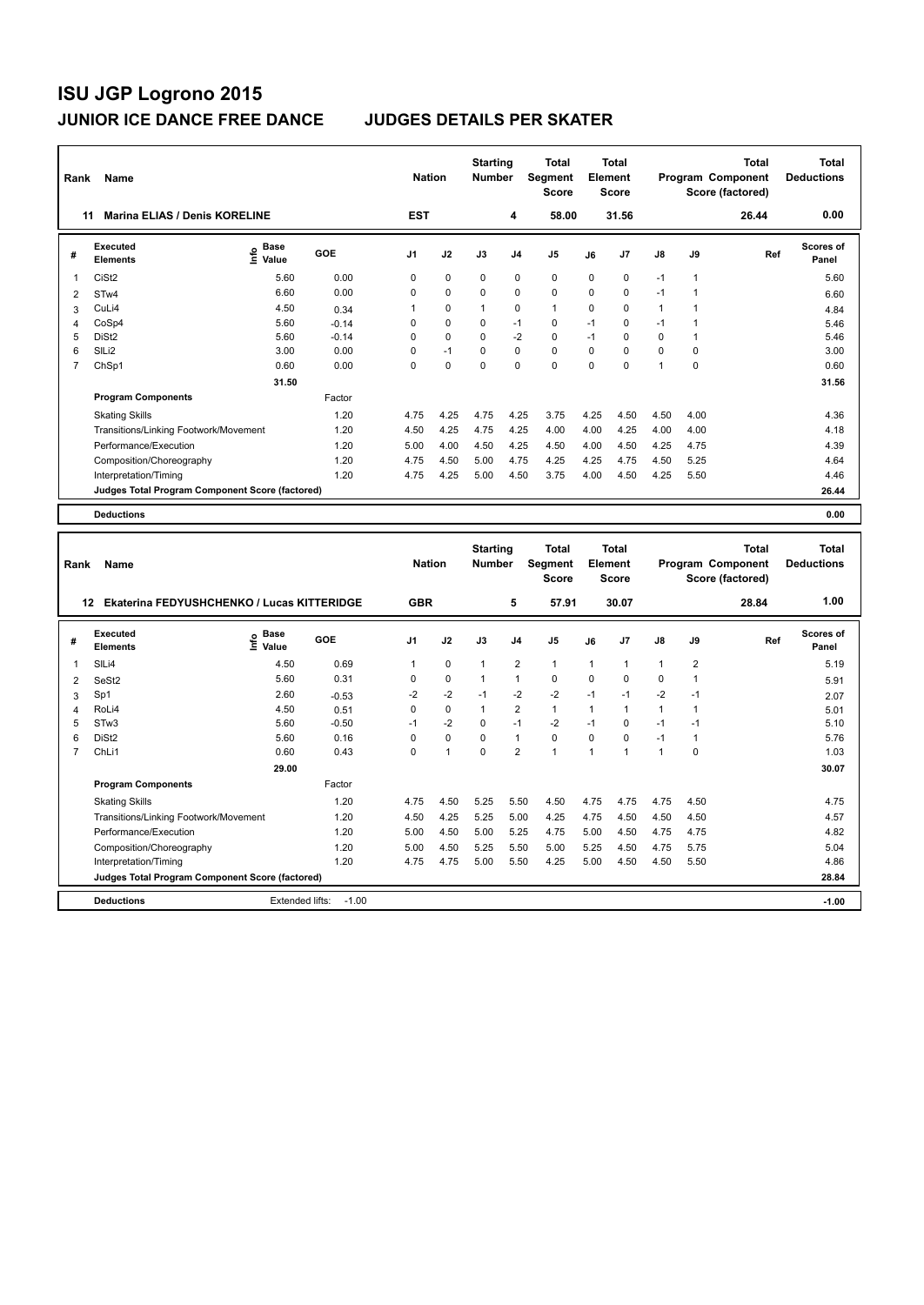| Rank           | Name                                                           |                                                                     |              | <b>Nation</b>  |              | <b>Starting</b><br><b>Number</b> |                | <b>Total</b><br>Segment<br><b>Score</b> |              | <b>Total</b><br>Element<br><b>Score</b> |              |              | <b>Total</b><br>Program Component<br>Score (factored) | <b>Total</b><br><b>Deductions</b> |
|----------------|----------------------------------------------------------------|---------------------------------------------------------------------|--------------|----------------|--------------|----------------------------------|----------------|-----------------------------------------|--------------|-----------------------------------------|--------------|--------------|-------------------------------------------------------|-----------------------------------|
|                | 13 Hanna JAKUCS / Daniel ILLES                                 |                                                                     |              | <b>HUN</b>     |              |                                  | 8              | 56.81                                   |              | 28.05                                   |              |              | 28.76                                                 | 0.00                              |
| #              | Executed<br><b>Elements</b>                                    | Base<br>$\frac{6}{5}$ Base<br>$\frac{1}{5}$ Value                   | GOE          | J <sub>1</sub> | J2           | J3                               | J4             | J5                                      | J6           | J7                                      | J8           | J9           | Ref                                                   | <b>Scores of</b><br>Panel         |
| 1              | STw3                                                           | 5.60                                                                | $-0.07$      | 0              | 0            | 0                                | $\mathbf{1}$   | 0                                       | $-1$         | 0                                       | 0            | $-1$         |                                                       | 5.53                              |
| $\overline{2}$ | Sp4                                                            | 5.60                                                                | 0.17         | 0              | 0            | 0                                | $\overline{1}$ | $\mathbf{1}$                            | 0            | 0                                       | $\mathbf{1}$ | 0            |                                                       | 5.77                              |
| 3              | CiSt1                                                          | 4.10                                                                | $-0.43$      | $-1$           | $-1$         | 0                                | $-1$           | $-1$                                    | $-1$         | 0                                       | $-1$         | $-1$         |                                                       | 3.67                              |
| $\overline{4}$ | RoLi2                                                          | 3.00                                                                | 0.43         | 1              | $\mathbf{1}$ | 0                                | $\overline{1}$ | $\mathbf{1}$                            | 0            | 1                                       | $\mathbf{1}$ | 0            |                                                       | 3.43                              |
| 5              | DiSt1                                                          | 4.10                                                                | $-0.07$      | 0              | $\mathbf 0$  | 0                                | $\mathbf 0$    | $\mathbf 0$                             | $-1$         | $\Omega$                                | 0            | $-1$         |                                                       | 4.03                              |
| 6              | SILi4                                                          | 4.50                                                                | 0.26         | 0              | $\mathbf 0$  | 0                                | $\overline{1}$ | $\mathbf{1}$                            | $\mathbf 0$  | 1                                       | $\mathbf{1}$ | 0            |                                                       | 4.76                              |
| $\overline{7}$ | ChL <sub>i1</sub>                                              | 0.60                                                                | 0.26         | 0              | $\Omega$     | $-1$                             | $\Omega$       | $\overline{1}$                          | $\mathbf{1}$ | 1                                       | $\mathbf{1}$ | $\mathbf 0$  |                                                       | 0.86                              |
|                |                                                                | 27.50                                                               |              |                |              |                                  |                |                                         |              |                                         |              |              |                                                       | 28.05                             |
|                | <b>Program Components</b>                                      |                                                                     | Factor       |                |              |                                  |                |                                         |              |                                         |              |              |                                                       |                                   |
|                | <b>Skating Skills</b>                                          |                                                                     | 1.20         | 4.75           | 4.75         | 4.75                             | 5.00           | 4.75                                    | 4.25         | 4.75                                    | 4.75         | 3.75         |                                                       | 4.68                              |
|                | Transitions/Linking Footwork/Movement                          |                                                                     | 1.20         | 4.75           | 5.00         | 4.50                             | 4.50           | 4.25                                    | 4.25         | 4.50                                    | 4.75         | 3.75         |                                                       | 4.50                              |
|                | Performance/Execution                                          |                                                                     | 1.20         | 5.00           | 5.00         | 4.75                             | 4.75           | 4.75                                    | 4.50         | 5.25                                    | 5.25         | 4.00         |                                                       | 4.86                              |
|                | Composition/Choreography                                       |                                                                     | 1.20         | 5.00           | 5.25         | 5.25                             | 5.50           | 4.75                                    | 4.75         | 5.25                                    | 5.25         | 4.75         |                                                       | 5.07                              |
|                | Interpretation/Timing                                          |                                                                     | 1.20         | 4.75           | 5.25         | 5.00                             | 5.25           | 4.50                                    | 4.50         | 5.00                                    | 5.00         | 4.00         |                                                       | 4.86                              |
|                | Judges Total Program Component Score (factored)                |                                                                     |              |                |              |                                  |                |                                         |              |                                         |              |              |                                                       | 28.76                             |
|                |                                                                |                                                                     |              |                |              |                                  |                |                                         |              |                                         |              |              |                                                       |                                   |
|                | <b>Deductions</b>                                              |                                                                     |              |                |              |                                  |                |                                         |              |                                         |              |              |                                                       | 0.00                              |
| Rank           | Name                                                           |                                                                     |              | <b>Nation</b>  |              | <b>Starting</b><br><b>Number</b> |                | <b>Total</b><br>Segment                 |              | <b>Total</b><br>Element                 |              |              | <b>Total</b><br>Program Component                     | <b>Total</b><br><b>Deductions</b> |
|                |                                                                |                                                                     |              |                |              |                                  |                | <b>Score</b>                            |              | <b>Score</b>                            |              |              | Score (factored)                                      |                                   |
|                | 14 Valentina SCHÄR / Carlo RÖTHLISBERGER                       |                                                                     |              | SUI            |              |                                  | 1              | 49.31                                   |              | 25.61                                   |              |              | 24.70                                                 | 1.00                              |
|                | <b>Executed</b>                                                |                                                                     |              |                |              |                                  |                |                                         |              |                                         |              |              |                                                       | Scores of                         |
| #              | <b>Elements</b>                                                | $\begin{array}{c}\n\vdots \\ \downarrow \\ \downarrow\n\end{array}$ | GOE          | J1             | J2           | J3                               | J <sub>4</sub> | J5                                      | J6           | J7                                      | J8           | J9           | Ref                                                   | Panel                             |
| 1              | CiSt <sub>2</sub>                                              | 5.60                                                                | $-0.57$      | 0              | $\mathbf 0$  | $-1$                             | $\mathbf 0$    | $\mathbf 0$                             | $-1$         | $-1$                                    | $-1$         | $-1$         |                                                       | 5.03                              |
| $\overline{2}$ | SILi1                                                          | 2.00                                                                | $-0.70$      | $-2$           | $-3$         | $-1$                             | $-2$           | $-2$                                    | $-2$         | $-2$                                    | $-2$         | $-2$         |                                                       | 1.30                              |
| 3              | CoSp4                                                          | 5.60                                                                | 0.09         | 0              | 0            | 0                                | 0              | $\mathbf{1}$                            | $\mathbf 0$  | 0                                       | $-1$         | $\mathbf{1}$ |                                                       | 5.69                              |
| $\overline{4}$ | DiSt <sub>2</sub>                                              | 5.60                                                                | $-0.43$      | 0              | $\mathbf 0$  | $-1$                             | $-1$           | $\mathbf 0$                             | 0            | $-1$                                    | $-1$         | 1            |                                                       | 5.17                              |
| 5              | ST <sub>w</sub> 2                                              | 4.60                                                                | $-1.14$      | $-2$           | $-3$         | $-2$                             | $-3$           | $-2$                                    | $-2$         | $-2$                                    | $-2$         | $-3$         |                                                       | 3.46                              |
| 6              | RoLi4                                                          | 4.50                                                                | $-0.14$      | 0              | 0            | 0                                | $\mathbf 0$    | $-1$                                    | 0            | 0                                       | $-1$         | $-1$         |                                                       | 4.36                              |
| $\overline{7}$ | ChSp1                                                          | 0.60                                                                | 0.00         | $\Omega$       | $\Omega$     | $-1$                             | $\Omega$       | $\Omega$                                | $\Omega$     | $\Omega$                                | $\mathbf{1}$ | 0            |                                                       | 0.60                              |
|                |                                                                | 28.50                                                               |              |                |              |                                  |                |                                         |              |                                         |              |              |                                                       | 25.61                             |
|                | <b>Program Components</b>                                      |                                                                     | Factor       |                |              |                                  |                |                                         |              |                                         |              |              |                                                       |                                   |
|                |                                                                |                                                                     |              |                |              |                                  |                |                                         |              |                                         |              |              |                                                       |                                   |
|                |                                                                |                                                                     |              |                |              |                                  |                |                                         |              |                                         |              |              |                                                       |                                   |
|                | <b>Skating Skills</b>                                          |                                                                     | 1.20         | 4.50           | 4.25         | 4.50                             | 4.50           | 3.75                                    | 4.00         | 4.25                                    | 4.25         | 3.75         |                                                       | 4.21                              |
|                | Transitions/Linking Footwork/Movement<br>Performance/Execution |                                                                     | 1.20<br>1.20 | 4.00<br>4.50   | 4.25<br>4.00 | 4.25<br>4.00                     | 4.25<br>4.00   | 3.50<br>3.75                            | 4.00<br>3.75 | 4.00<br>4.00                            | 4.00<br>4.00 | 3.75<br>3.50 |                                                       | 4.04<br>3.93                      |

Composition/Choreography 1.20 4.50 4.25 4.50 4.75 4.25 4.25 4.25 4.50 4.00 4.36<br>
Interpretation/Timing 1.20 4.25 4.00 4.25 4.25 3.50 4.00 4.00 3.75 4.04 4.04 Interpretation/Timing 1.20 4.25 4.00 4.25 4.25 3.50 4.00 4.00 4.00 3.75 4.04 **Judges Total Program Component Score (factored) 24.70**

**Deductions** Falls: -1.00 **-1.00**